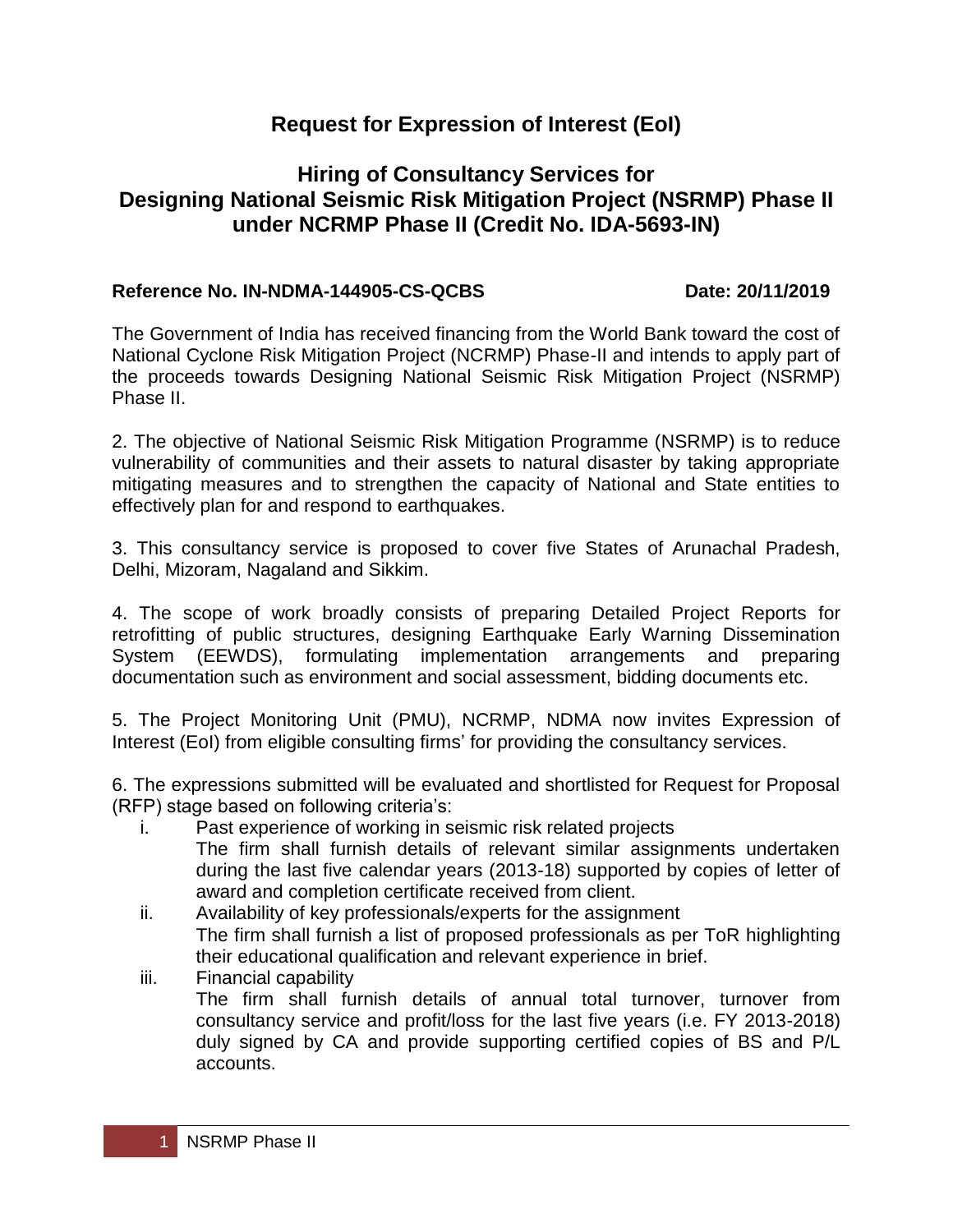- 7. The firms' submitting expressions shall be satisfying following eligibility criteria:
	- i. registered in India
	- ii. working in similar field for at least five years
	- iii. positive net worth in at least 3 out of last 5 years
	- iv. should have minimum turnover of Rs. 12 Crore
	- v. should not have any conflict of interest for carrying out the assignment
	- vi. should not be sanctioned/debarred by the World Bank or any Government agencies

8. Expressions of interest (EOI), preferably not more than 150 pages prepared by firms' shall be containing all relevant information but not limited to:

- Introductory letter on letter head (with contact details name of contact person, address, telephone, fax, email etc.) explaining how the firm is best to deliver the task.
- Organization profile and branches/ offices within the country.
- Information regarding fulfillment of eligibility criteria listed at point 7.
- The EOI should contain relevant supporting document to substantiate the claims of the Consultant.

9. Consultants may associate with other firms but not more than three in the form of a joint venture or a sub-consultant to enhance their qualifications. Such association must be clearly stated as either Sub-consultant or Joint Venture.

10. The Request for Expression of Interest (REoI) is available at [www.ncrmp.gov.in,](http://www.ncrmp.gov.in/) NDMA website [www.ndma.gov.in](http://www.ndma.gov.in/) and <https://eprocure.gov.in/epublish/app> for further details.

12. Expression of Interest, one copy each in physical and digital format must be delivered to the address given below on or before **10/01/2020 by 15:00 hrs.** The sealed envelope containing the submission should include the name and address of the firm and shall be clearly marked **"Expression of Interest – Consultancy Services for Designing National Seismic Risk Mitigation Project (NSRMP) Phase II"**.

> Project Manager, National Cyclone Risk Mitigation Project (NCRMP), National Disaster Management Authority (NDMA), NDMA Bhawan, A-I, Safdarjung Enclave, New Delhi-110029 Tele: 011-26701749, Fax: 011-26714321

E-mail: pm.ncrmp@gov.in/ procspl.ncrmp@ndma.gov.in

13. For further details Terms of Reference (ToR) may be referred as follows:-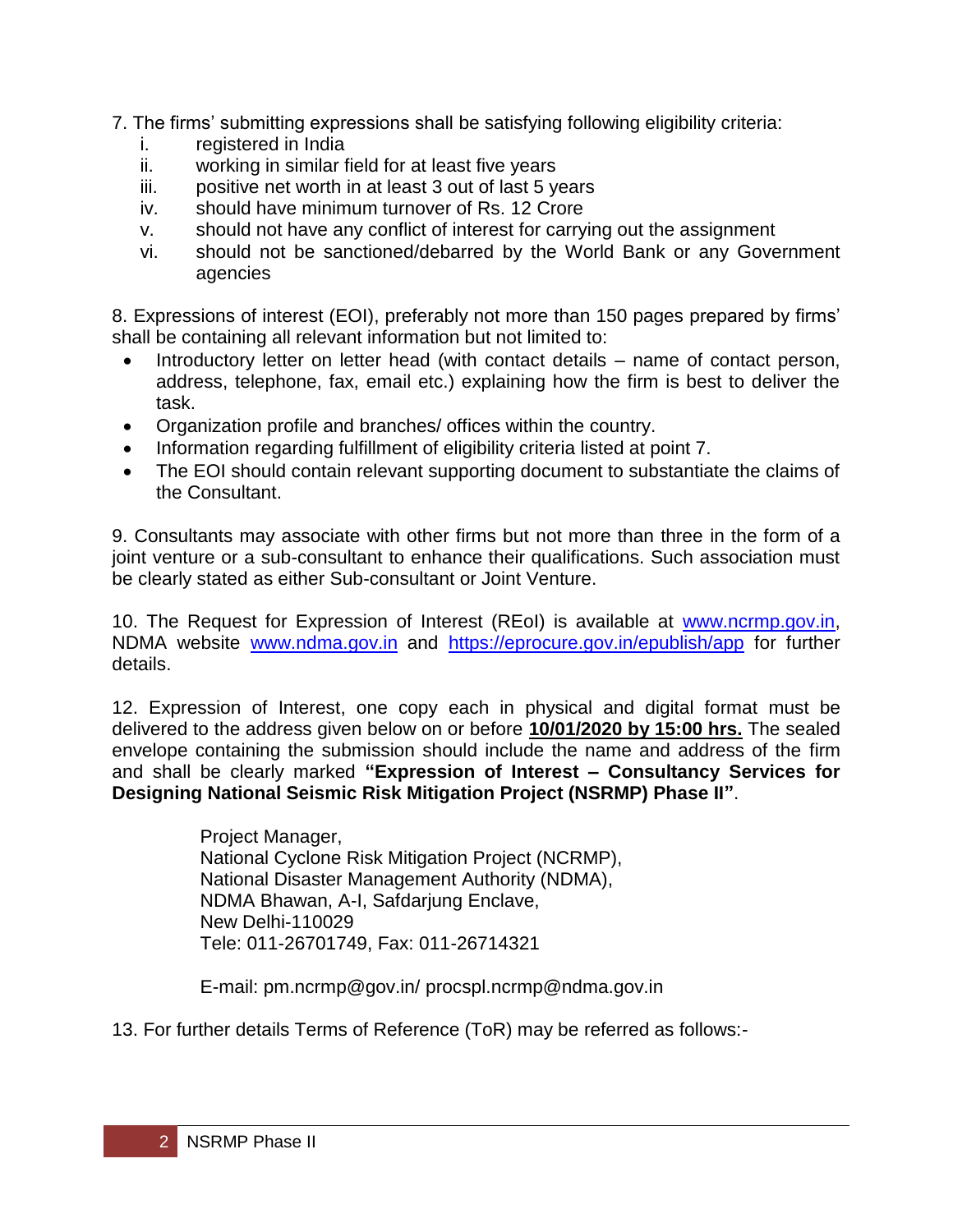# **Hiring of Consultancy Services for Designing National Seismic Risk Mitigation Programme (NSRMP) Phase II**

# **Terms of Reference**

## **Introduction**

**1.** Ministry of Home Affairs, Govt. of India had launched National Cyclone Risk Mitigation Project (NCRMP) in 2011 covering Andhra Pradesh and Odisha with an objective to reduce vulnerability to cyclone and other hydro-meteorological hazards of coastal communities in project States, and increase the capacity of the State entities to effectively plan for and respond to disasters. Currently second phase of the project is being implemented in six coastal States of Goa, Gujarat, Maharashtra, Karnataka, Kerala and West Bengal by PMU, NDMA.

**2.** One of the subcomponent under NCRMP Phase II is designing of a comprehensive National Seismic Risk Mitigation Programme (NSRMP). This will encompass activities that will strengthen risk assessment capabilities, raising public awareness, strengthening of building codes and land-use regulations, piloting retrofitting of critical infrastructure, and developing risk financing framework.

**3.** About 58.6% of Indian land mass is prone to earthquake (Zone III, IV and V). Unpredictability of earthquake hazard, vulnerability of structures/infrastructure along with lack of preparedness combined with poor local emergency response capacity leads to damages and losses in the event of such a disaster

**4.** PMU, NDMA has hired a Consultant for Designing NSRMP, now referred as NSRMP Phase I, covering eight high risk States of Assam, Bihar, Himachal Pradesh, Jammu & Kashmir, Manipur, Meghalaya, Tripura and Uttarakhand.

**5.** The scope of work under NSRMP Phase I, broadly consists of preparing Detailed Project Reports, designing of Earthquake Early Warning System, formulating implementation arrangements and preparing necessary documentation such as environment and social assessment, operation manual, bidding documents etc. required for proposing potential financing from multilateral institutions particularly the World Bank.

## **Objective**

**6.** The objective of the NSRMP is to reduce vulnerability of communities and their assets to natural disaster by taking appropriate mitigating measures and to strengthen the capacity of National and State entities to effectively plan for and respond to earthquakes.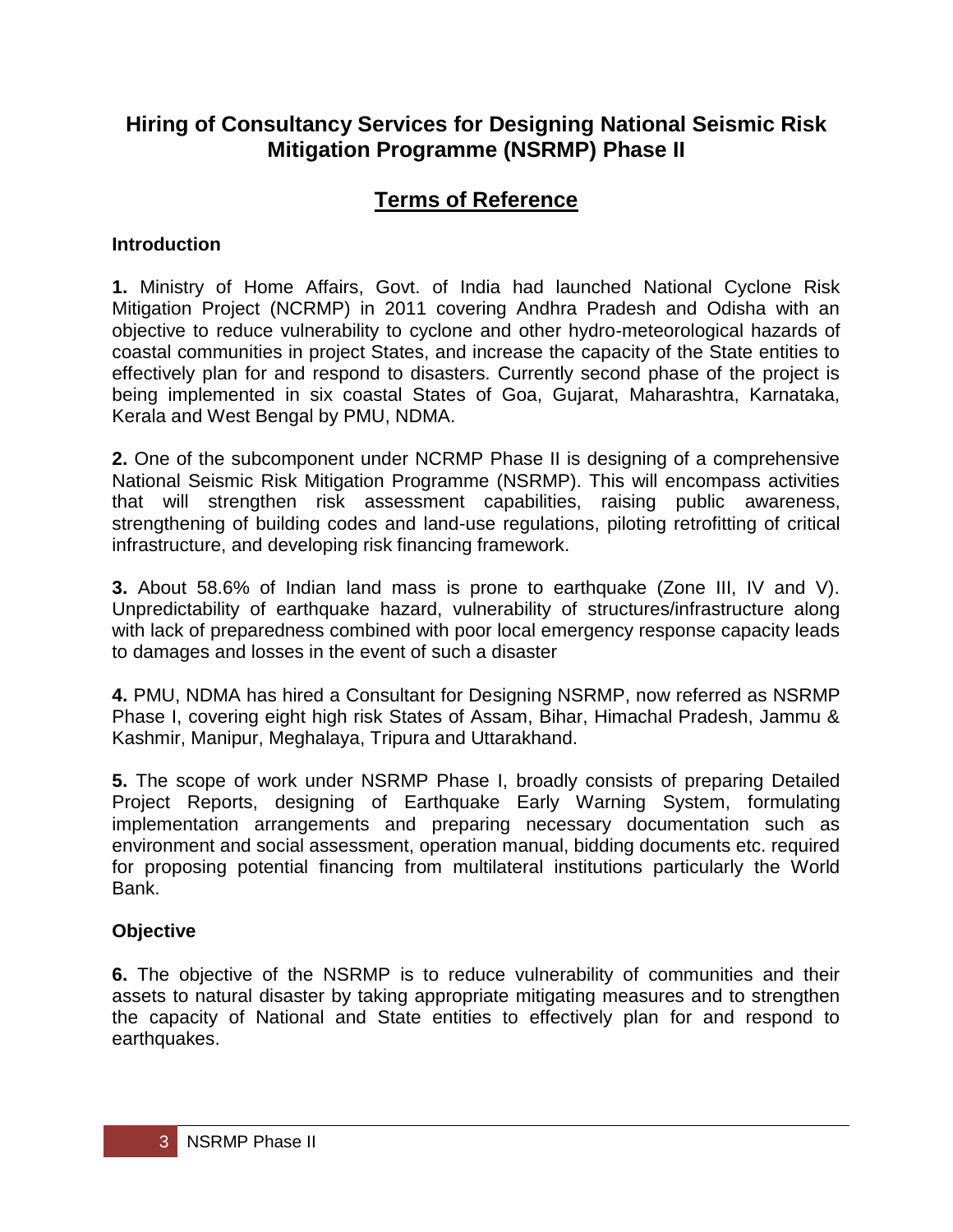## **Coverage**

**7.** There are 19 States/UTs of India lying either partially or fully in high risk seismic zones of iv & v and work has already started in the following eight States, selected considering high seismic risk owing to higher geographical area and population falling under seismic zone v. For easy reference, we may refer to it as NSRMP Phase I.

- i. Assam
- ii. Bihar
- iii. Himachal Pradesh
- iv. Jammu & Kashmir
- v. Manipur
- vi. Meghalaya
- vii. Tripura
- viii.Uttarakhand

**8.** After considering all aspects, it was realised that even after covering eight States, some States with very high population falling under seismic zones iv & v are still left out. In view of this, it is now proposed to expand the coverage of NSRMP by including following States/UTs. This would be NSRMP Phase II.

- i. Arunachal Pradesh
- ii. Delhi
- iii. Mizoram
- iv. Nagaland
- v. Sikkim

#### **Programme components**

**9.** The NSRMP Phase I currently in progress in 8 States has been divided into four components as under:

i. Component A:

A-1: Earthquake Early Warning Dissemination System A-2: Enhancing Emergency Response Capacity

The objective of this component is to enhance the emergency response capacity of local governments and other agencies involved in earthquake disaster response.

ii. Component B: Multi-Hazard Risk Mitigation of Infrastructure

This component will focus on reducing structural risk, mainly due to earthquake to critical infrastructure and public buildings in the State.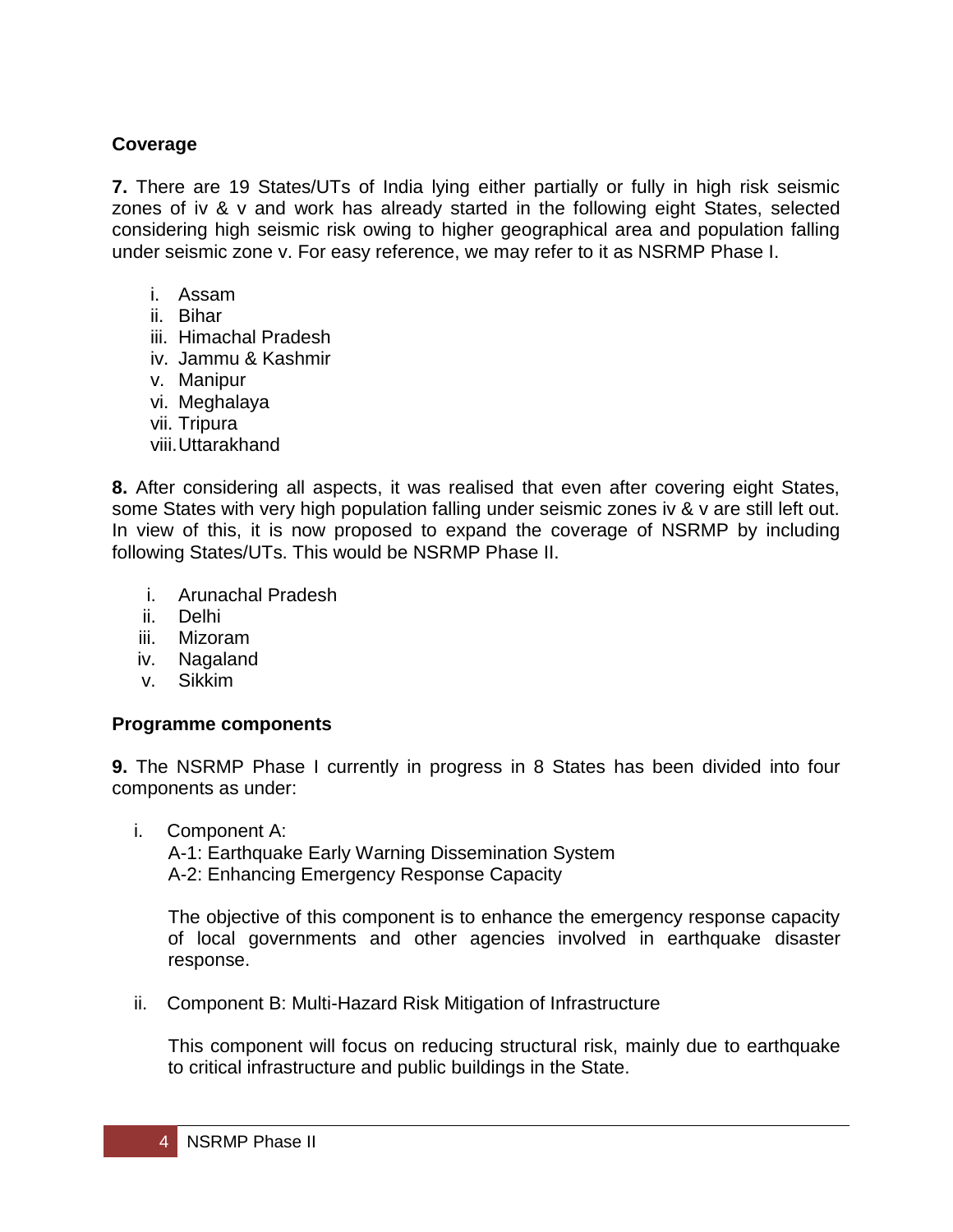iii. Component C: Technical Assistance to Improve Disaster Risk Management.

The objective of this component is to improve the capacity of State Government authorities in managing the disaster risks as per the risk profile of the State. It would include development of a policy and platform to share and use information for risk management, detailed vulnerability assessment, setting up of accreditation programmes for engineers, architects, mason and construction workers etc.

iv. Component D: Project Management, Monitoring and Implementation Support.

This component will look after program implementation arrangements at National and State level including monitoring & evaluation, staff capacity building, preparation of requisite training materials,; preparation of project manuals, project management support (including environment and social monitoring).

## **Scope of services under NSRMP Phase II**

**10.** The scope of services will include working on components A & B for 05 States namely Arunachal Pradesh, Delhi, Mizoram, Nagaland and Sikkim.

## **10.1 Component A:**

- A-1: Earthquake Early Warning Dissemination System (EEWDS)
- A-2: Enhancing Emergency Response Capacity

This component will focus on:

- a. Design/Development of Earthquake Early Warning Dissemination System (EEWDS) based on latest technology for both regional and local earthquake alert system. The system shall enable people and systems to take actions to protect lives and property and also to alert the Emergency Response System. This system is envisaged to be an alert system which will alert citizens and institutions immediately on the onset of the event and not as a forecasting system.
	- Under this component, Consultant is required to recommend Technology Option consisting of detailed design of early detection of earthquake, alert creation and dissemination to the community to reduce loss of life and property. Integration with already existing national network is to be designed/suggested, taking in to account compatibility issues, wherever possible.
	- Development of Alert System/EWDS for Earthquakes in India and recommend technology options and feasibility of the options*.*
- b. Upgrading existing (human resources, equipment, training needs) and providing additional search and rescue equipment for: State Disaster Response Forces, Fire & Emergency Services and other emergency/first responders.
	- Consultant is expected to suggest the latest list of Search & Rescue equipment taking into account the existing inventory and the required ones in addition.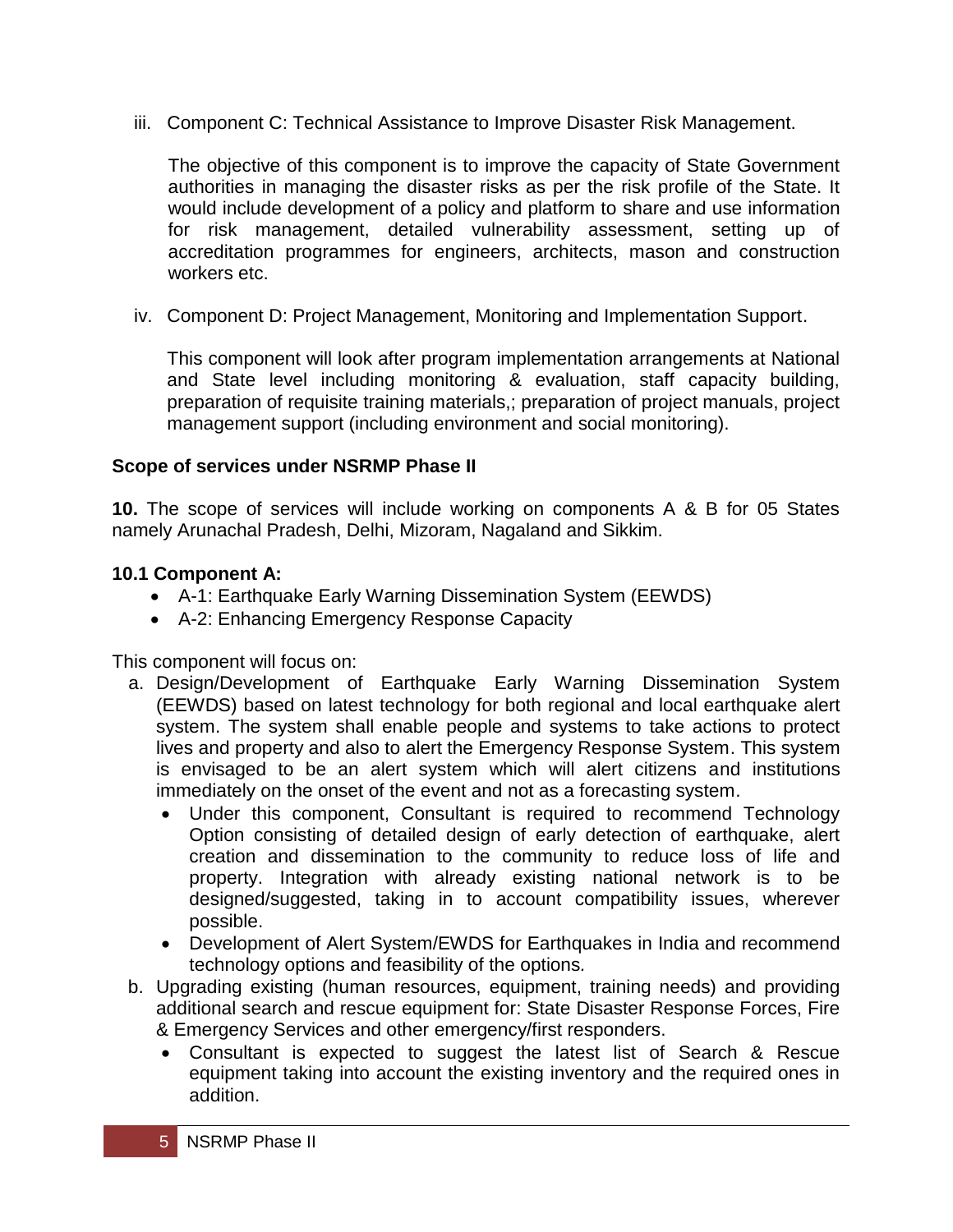- c. Training and capacity building programme for emergency/first responders.
	- A manual for training and capacity building is required to be prepared by the Consultant.
- d. Augment the disaster risk management capacities of the communities.

# **10.2 Component B: Multi-Hazard Risk Mitigation of Infrastructure**

- a. Retrofitting of selected critical infrastructure such as given under but not limited to:
	- Lifeline buildings, structures and critical facilities like schools, colleges and academic institutions; hospitals and health facilities, tertiary care centres, community centres
	- Important buildings that ensure governance and business continuity like offices of the district collector and superintendent of police in districts; Fire stations, communication buildings, Panchayat Office and Post Office buildings
	- Structures designated to be used for post-earthquake temporary rehabilitation of affected persons and operations
	- Buildings of national importance like Secretariats, historical monuments, museums, heritage buildings, strategic assets and vital installations
	- Any other structures as deemed fit to be worked as lifeline by State Government such as critical links- bridges, data centres, emergency installations, transport terminals etc.
	- Consultant in consultation with SPIU and other concerned State Departments to identify the critical infrastructure needing retrofitting- type and extent.
- b. Earthquake risk mitigation and preparedness measures such as retrofitting and/or constructing evacuation roads, bridges, landing strips and helipads and emergency shelters/ multi-hazard shelters on safe grounds for evacuation and enhancing Search and Rescue capacity.
- c. The scope of retrofitting would include Structural Design Based Report (SDBR) after detailed survey, conditional assessment, and Non-destructive testing along with detailed analysis. The Consultant will determine suitable tests required and will carry out the tests as per the requirement, will adopt standard procedure and document the findings.
- d. The performance level of the retrofitted structures is to be ensured based on the utilization/importance factor of the structures and needs of the concerned State Governments.
- e. Retrofitting should adhere to the National Building Codes/BIS/NDMA Guidelines and consistent with the international best practices. Wherever applicable, International Codes may be adopted for design and construction.
- f. Preparation of Detailed Project Reports for at least 50% contracts for civil works *(risk mitigation infrastructure)*; and DPRs for remaining components *(DPRs will include safeguard assessments)*. Documents should be in the 'Ready for Bid' stage.
- g. Constructing small Technology Demonstration Units of critical infrastructure such as schools, hospitals etc.
	- The Technology Demonstration Unit will be identified by the State. The size and location of TDUs will be decided in consultation with State authorities.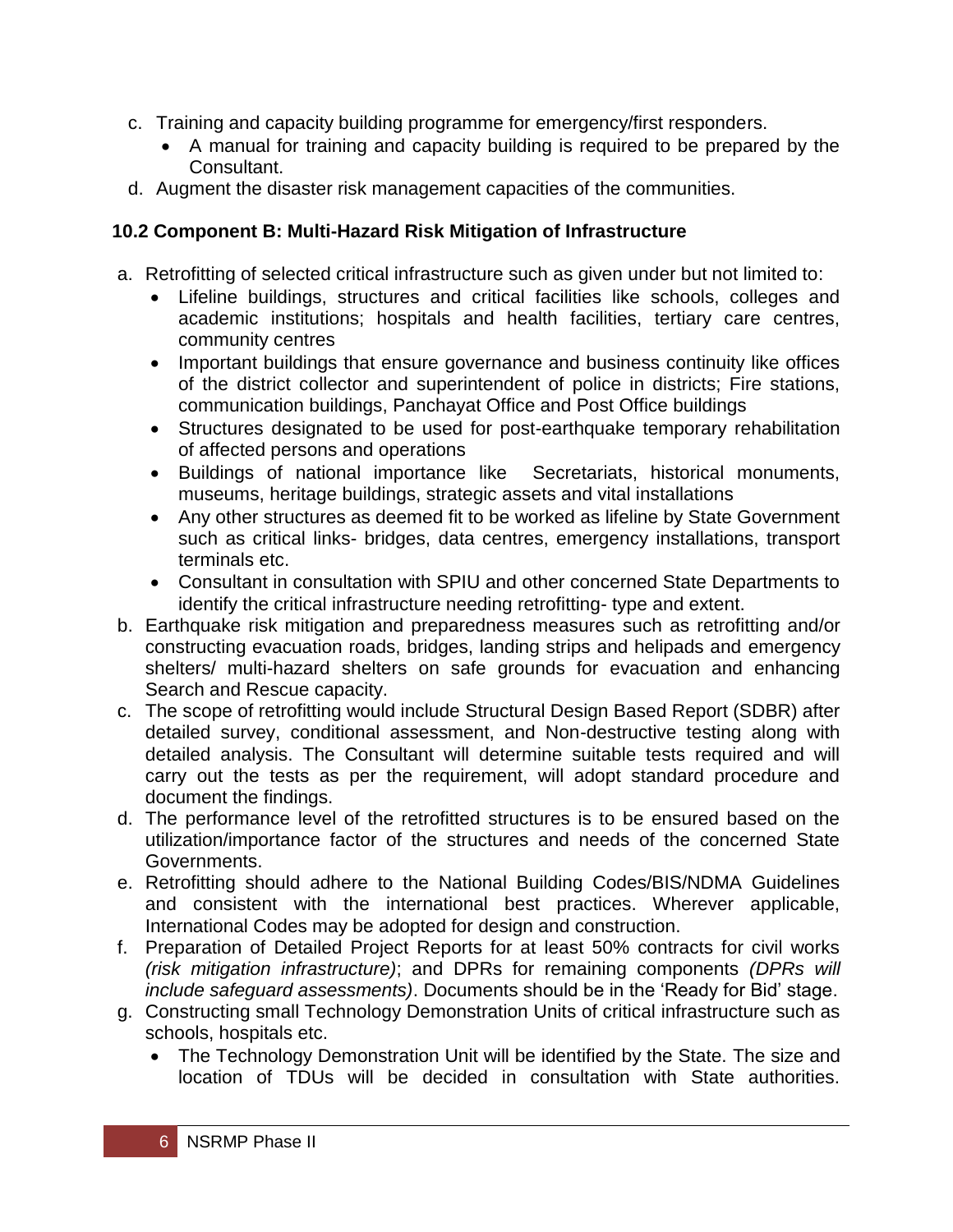Consultant will develop design (new/retrofit) and construction drawings, prepare DPR and Bid Documents for the investment.

- h. Environmental & Social Management
	- Preparation of an Environment and Social Management Framework (ESMF)
	- Conduct Environment and Social Assessments for sub-projects that are identified for investment under the proposed project
- Preparation of Environment and Social Management Plans for sub-projects that are identified for investment under the proposed project
- Conduct formal consultations and ensure participation of key stakeholders in formulation of plans and designs, including systematic documentation of the same
- Preparation of an Environmental and Social Commitment Plan
- Prepare Communication and information dissemination strategy
- Translate key/summary documents in vernacular languages
- Facilitate disclosure of information of the project as well as environment and social management instruments prepared for the project

The requirements set forth in the Environment and Social Standards under the Bank's Environment and Social Framework which can be accessed/ referred at the link [http://www.worldbank.org/en/projects-operations/environmental-and-social](http://www.worldbank.org/en/projects-operations/environmental-and-social-framework)[framework](http://www.worldbank.org/en/projects-operations/environmental-and-social-framework) are to be used for delivering the outputs mentioned above.

The consultant needs to ensure that the environment and social management instruments are aligned to the specific needs of the project and commensurate to the nature and scale of proposed interventions.

**11.** The Role of the Consultant would broadly comprise planning, preparing Detailed Project Report (DPR) and other supporting documents for NSRMP and inter-alia would broadly comprise preparing the following:-

- a. Inception report
- b. Investment plans for components
- c. Detailed project reports for at least 50% (priority) investments Phase I investments. While preparing DPR of identified work, the Consultant may consult relevant line Depts. of State Govt. through SPIU. However, responsibility for conducting required test/ preparing DPRs remains with the Consultant.
- d. Project Procurement Strategy for Development (PPSD) and initial procurement plan
- e. Environmental & Social Management Instruments that, includes (i) an Environmental and Social Commitment Plan, (ii) Environment and Social Management Framework; (iii) Environment and Social Assessment Reports for sub-projects; (iv) Environment and Social Management Plans for sub-projects - as needed, following the requirements set forth in the Environment and Social Standards under the Bank's Environment and Social Management Framework.
- f. Consultations and participation of key stake holders in formulation of plans and designs, including systematic documentation of the same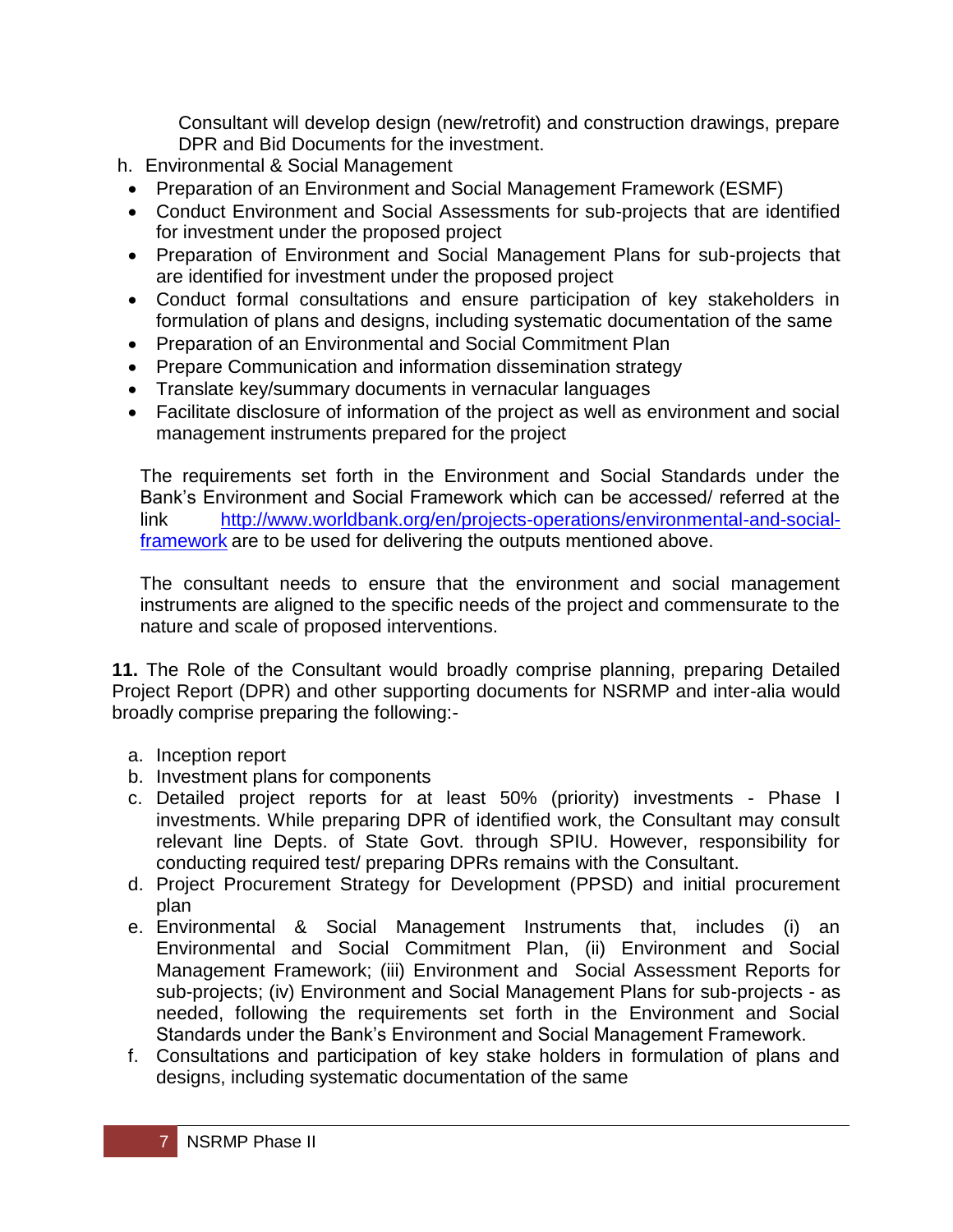g. Information Disclosure of environment and social instruments, including translation of key/summary documents in vernacular

The consultant will also help coordinate with various stake holders such as – MHA, MoUD, DEA, IMD, NIDM, NDRF, SDRFs, Fire Cell – MHA, Fire & Emergency Services, IITs, BIS, participating State Disaster Management Authorities, Academic/Technical Institutions, etc.

## **Manpower Requirements**

**14.** The estimated positions and estimated time requirement for the given manpower considering the scope of work is as follows:

| S.  | Position                                                                                          | <b>Number</b>             | Person months |
|-----|---------------------------------------------------------------------------------------------------|---------------------------|---------------|
| No. |                                                                                                   | (Tentative)               | (Tentative)   |
| 1.  | <b>Team Leader</b>                                                                                | 01                        | 12            |
|     | equivalent<br>preferably<br>(MBA<br>with<br>Civil<br>or                                           |                           |               |
|     | Engineering qualification with at least 20 years'                                                 |                           |               |
|     | project management experience in similar large                                                    |                           |               |
|     | scale projects)                                                                                   |                           |               |
| 2.  | <b>State Coordinator</b>                                                                          | 05                        | $12x5 = 60$   |
|     | (Masters in Earthquake Engineering/ Structural<br>Geology/<br>Seismology/<br>Engineering/<br>Geo- | (State Co-<br>ordinators) |               |
|     | Technical engineering with at least 15 years'                                                     |                           |               |
|     | experience<br>projects<br>(consultancy<br>in<br>or                                                |                           |               |
|     | construction)                                                                                     |                           |               |
| 3.  | <b>Structural Engineering Specialist</b>                                                          | 05                        | $12x5 = 60$   |
|     | (Masters in Structural/ Earthquake Engineering                                                    | (One in                   |               |
|     | with minimum 10 years' experience in design of                                                    | each                      |               |
|     | retrofitting of<br>public<br>infrastructure<br>seismic                                            | State)                    |               |
|     | (buildings/transport/etc)                                                                         |                           |               |
| 4.  | Telecommunication/ Instrumentation<br>Engineer                                                    | 01                        | 04            |
|     | Communication/<br>Electronics/<br>(Bachelors in                                                   |                           |               |
|     | Instrumentation/ Similar field with minimum 10                                                    |                           |               |
|     | years experience in development early warning                                                     |                           |               |
| 5.  | equipment/ alert system)                                                                          | 01                        | 04            |
|     | <b>Environmental Specialist</b><br>(Master's<br>Environmental<br>Sciences/<br>in.                 |                           |               |
|     | Engineering/ Planning/ Environment Management                                                     |                           |               |
|     | with min. 7 year's relevant experience of working                                                 |                           |               |
|     | in disaster related projects)                                                                     |                           |               |
| 6.  | <b>Social Specialist</b>                                                                          | 01                        | 04            |
|     | (MSW or equivalent with min. 7 year's relevant                                                    |                           |               |
|     | experience of working in disaster related projects)                                               |                           |               |
|     | <b>Total</b>                                                                                      | 14                        | 144           |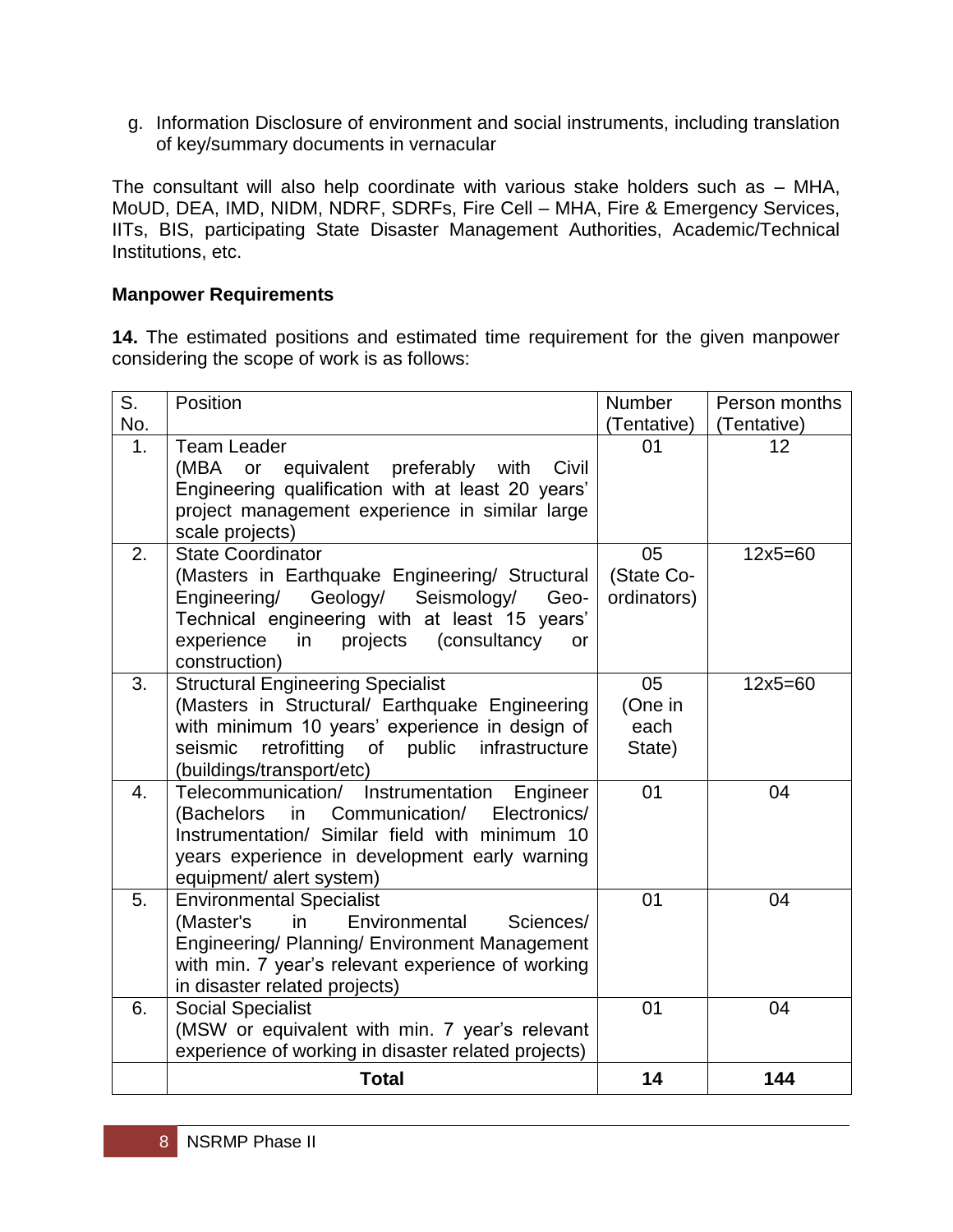**\***One State Co-ordinator and One Structural Engineer will be in each of the five Project States. Both State Co-ordinators and Structural Engineers in State will be operating from their own offices in State Headquarters provided by the Consultant. They will be working in co-ordination with Nodal officer's of the State.

Consultants will assess requirement and propose additional personnel requirement (non-key experts) and mobilize as necessary to fulfil the obligations at their cost.

## **Deliverables with Time line**

**15.** The deliverable and the timeline would comprise the following:

| S.<br>No. | <b>Deliverables</b>                                                                                                                   | <b>Timeline</b> |
|-----------|---------------------------------------------------------------------------------------------------------------------------------------|-----------------|
| 1.        | <b>Inception Report</b>                                                                                                               | 1 month         |
| 2.        | Project Scoping Report complete with component wise<br>investment plan for each State including project scope<br>(subproject listing) | 3 months        |
| 3.        | Environmental and Social Management Framework (ESMF)<br>document and Environmental and Social Commitment Plan<br>(ESCP) document      | 4 months        |
| 4.        | Document for designing of Earthquake Early Warning<br>Dissemination System for all States covered under the project                   | 6 months        |
| 5.        | complete with EIA/SIA/EMP/RAP of<br>identified<br><b>DPRs</b><br>structures for the states of Arunachal Pradesh                       | 8 months        |
| 6.        | identified  <br>complete with EIA/SIA/EMP/RAP<br>of<br><b>DPRs</b><br>structures for the states of Nagaland and Mizoram               | 9 months        |
| 7.        | of identified<br>complete with EIA/SIA/EMP/RAP<br><b>DPRS</b><br>structures for the states of Sikkim                                  | 10 months       |
| 8.        | identified  <br>complete with EIA/SIA/EMP/RAP<br>of<br><b>DPRs</b><br>structures for the states of Delhi                              | 12 months       |

## **Time Schedule**

**16.** The contract period will be for 12 months.

## **Review & Monitoring**

**17.** The Consultant will be reporting to PMU at NDMA. Status of the project shall be communicated to PMU through fortnightly/monthly brief progress report (10-15 pages) by the Consultant and specific meetings as needed with the Consultant. The review meetings should be attended by Team Leader and State coordinators. However, the Consultant may invite any other member of the Team as required.